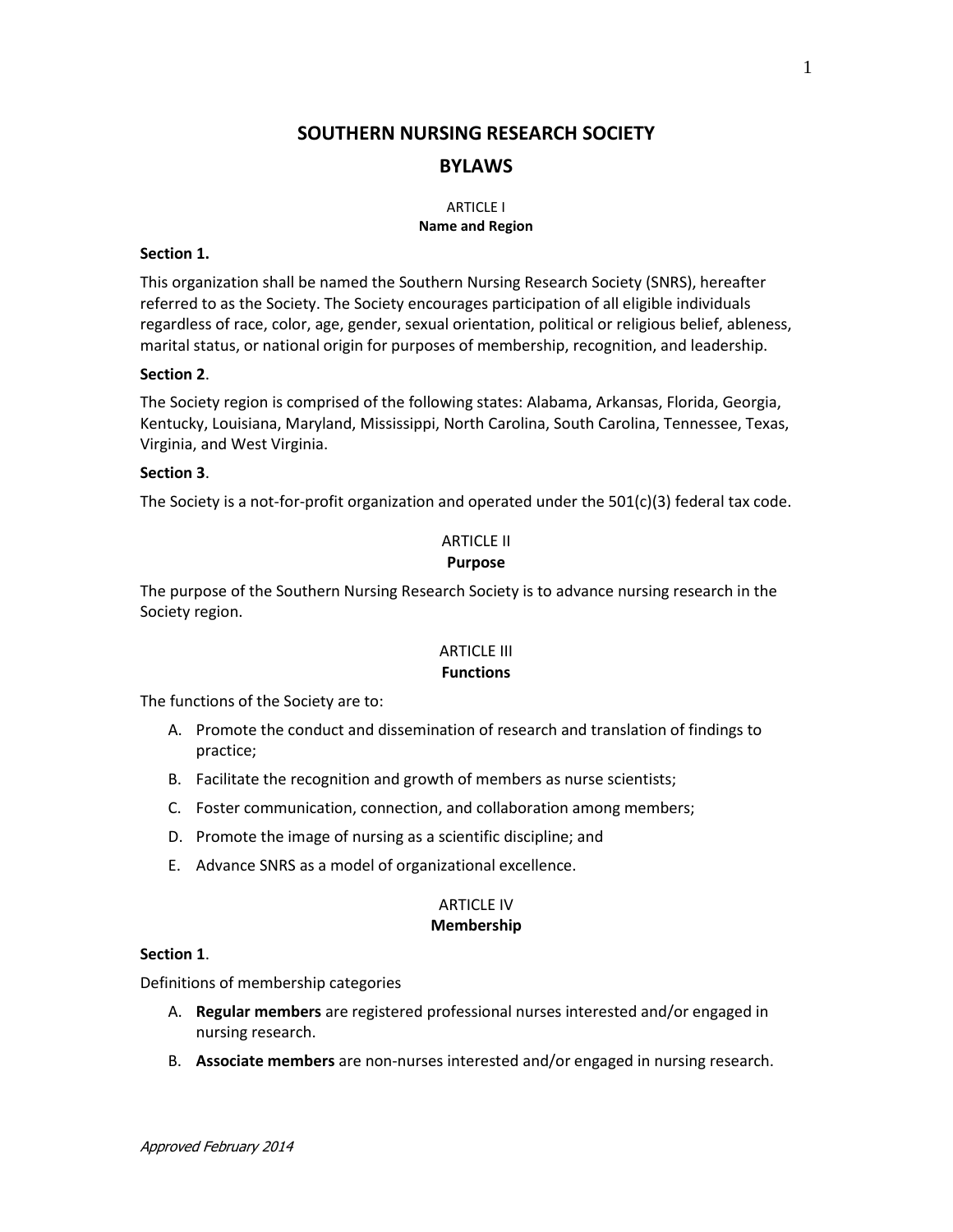- C. **Student members** are those residing or studying in the Society region who are in a program leading to the first professional or higher degree in nursing.
- D. **Retired members** are individuals who have been members of the Society and have retired from professional employment.
- E. **Institutional members** are colleges or universities or health care entities within the region that are interested in promoting nursing research. Five identified nurse members of the institution will be granted regular member status.
- F. **Corporate members** include any commercial entities with an interest in promoting or supporting nursing research within the region. One person from the corporation will be granted associate member status.

## **Section 2.**

Individual member benefits

- A. Voting Privileges. Each regular member, whether joining independently or named as an institutional or corporate representative, each student member and each retired member shall be entitled to one vote.
- B. Holding office. Each regular member, whether joining independently or named as an institutional representative, shall be entitled to hold elected office.
- C. Committee membership. All Society members are eligible to participate as a member of Society committees.
- D. Awards. All Society members, except current board members, are eligible to be nominated for research recognition awards or to apply for Society sponsored research grants.
- E. Other benefits. The Board shall determine other benefits of membership and regularly communicates these to the membership.

## **Section 3.**

Institutional and corporate member benefits.

- A. Special advertising opportunities and rates on the web site and in conference materials.
- B. Advance opportunities related to conference meeting sponsorships and other conference-related events.

## ARTICLE V

#### **Dues**

#### **Section 1.**

The dues structure and timing of dues increases for the Society shall be established by the Governing Board.

## **Section 2.**

Annual dues shall be payable to the Society in accordance with policies and procedures established by the Board and communicated to the membership.

#### **Section 3.**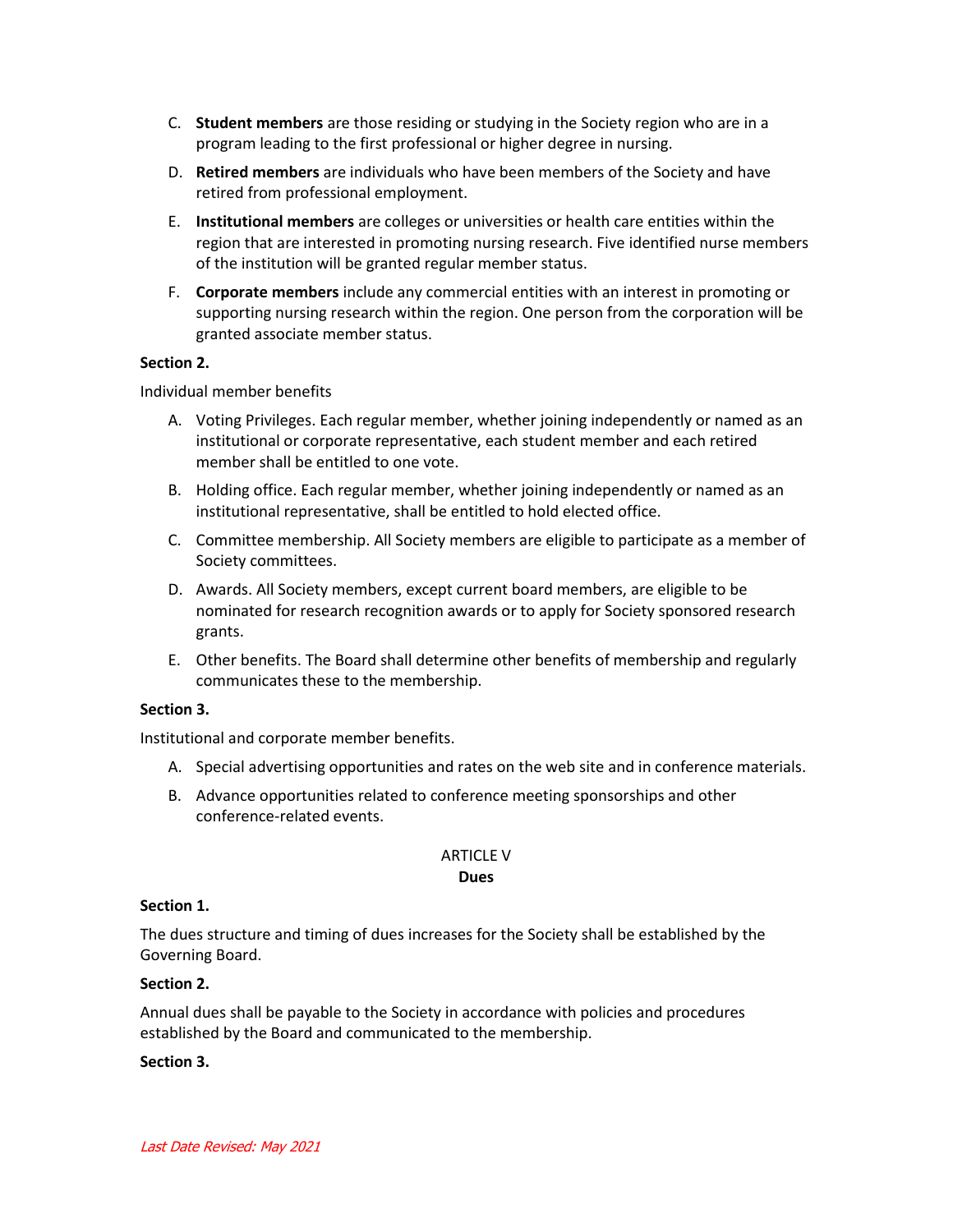Delinquency of more than 45 days in the payment of dues shall constitute forfeiture of membership and privileges thereof.

## ARTICLE VI **Governance**

#### **Section 1.** Officers

The elected officers of the Society shall be a President, President-Elect, Vice President, and Secretary/Treasurer. The elected Officers shall be members of the Governing Board and comprise the Executive Council of the Society.

**Section 2.** Directors-at-Large.

There shall be six elected Directors-at-Large who shall be members of the Governing Board.

**Section 3**. Terms of Office.

- A. The terms of the President, Vice-President, Secretary/Treasurer and Directors-at-Large shall be for two years or until a successor is elected. The President-Elect shall serve a two-year term immediately preceding the assumption of the presidency. The same person then assumes a two-year term as President.
	- 1. The President-Elect, Secretary/Treasurer and three Directors-at-Large shall take office in the even years.
	- 2. The Vice-President and three Directors-at-Large shall take office in the odd years.
- B. Terms of the Governing Board members shall begin at the close of the Annual Business Meeting that follows the election.
- C. President, President-Elect, Vice-President, Secretary/Treasurer, or Directors-at-Large shall serve no more than two consecutive terms in any one office.
- D. Service in an office for a portion of a term greater than one-half shall constitute a term.

**Section 4.** Vacancies.

- A. In the event of a vacancy in the Office of the President, the President-Elect shall serve as President.
- B. Vacancies in all other positions on the Board shall be filled through appointment by the Governing Board.

## **Section 5**. Duties.

Members of the Governing Board shall perform the duties prescribed by these Bylaws and the parliamentary authority of the Society.

- A. All members of the Governing Board are responsible for:
	- 1. Maintaining his or her membership in the Society.
	- 2. Attending Board meetings
	- 3. Submitting annual and monthly reports in a timely manner
	- 4. Implementing all SNRS policies and procedures.
	- 5. Orienting successors to the role.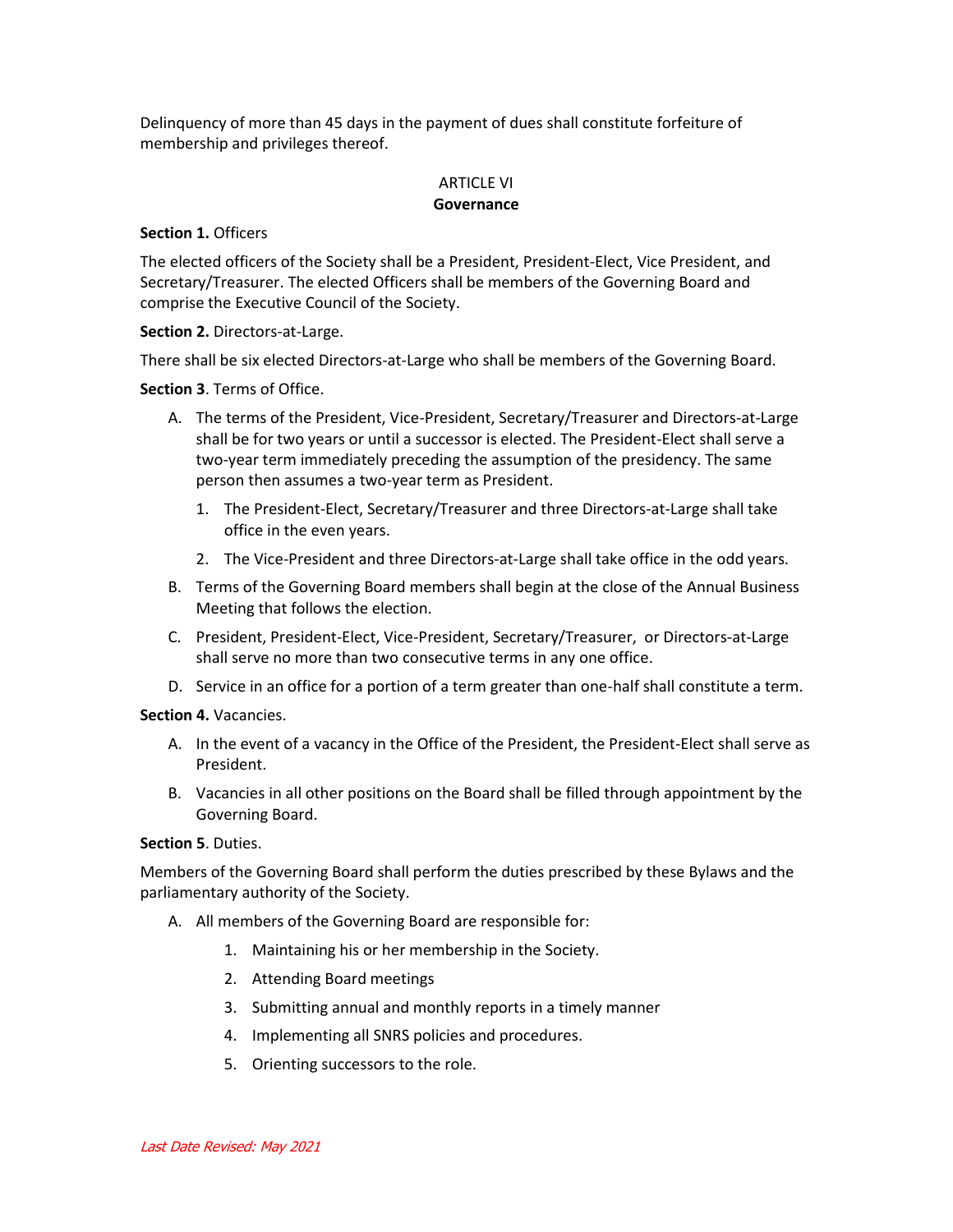- 6. Delivering all records that are the responsibility of each office to the Executive Director.
- B. The duties of the president shall be to:
	- 1. Serve as Chair of the Governing Board, Executive Council, and Annual Meeting;
	- 2. Ensure that the strategic plan is current and guides actions of the Governing Board;
	- 3. Open and adjourn meetings of the Society;
	- 4. Prepare annual meeting agenda with consultation from the Governing Board and announce the order of business;
	- 5. Ascertain the presence of a quorum at meetings;
	- 6. Facilitate the progress of meetings;
	- 7. Prepare and make reports to the members of action taken between meetings of the general membership;
	- 8. Represent the Society;
	- 9. Establish contracts for required management services, as approved by the Board;
	- 10. Serve ex-officio as a member of all committees with the exception of the Succession Planning and Nominations Committee; and,
	- 11. Inform candidates of election results.
- C. The duties of the President-Elect shall be to:
	- 1. Prepare to assume responsibilities of President;
	- 2. Conduct meetings in the absence of the president
	- 3. Monitor and oversee process of revising Strategic Plan; and
	- 4. Special projects as assigned by the President and Board.
	- 5. Serve as liaison to the Succession Planning and Nominations Committee
- D. The duties of the Vice President shall be to:
	- 1. Provide oversight for the Annual Meeting according to established policies and procedures;
	- 2. Serve as Vice-President of the Governing Board and Executive Council; and
	- 3. Perform other duties as assigned.
- E. The duties of the Secretary/Treasurer shall be to:
	- 1. Serve as Secretary/Treasurer of the Governing Board and Executive Council;
	- 2. Ensure that proceedings of meetings of the Society, Governing Board, and Executive Council are accurately recorded;
	- 3. Ensure that designated files of Society reports, membership lists, Bylaws, minutes and other documents and their amendments are maintained according to policy and procedure;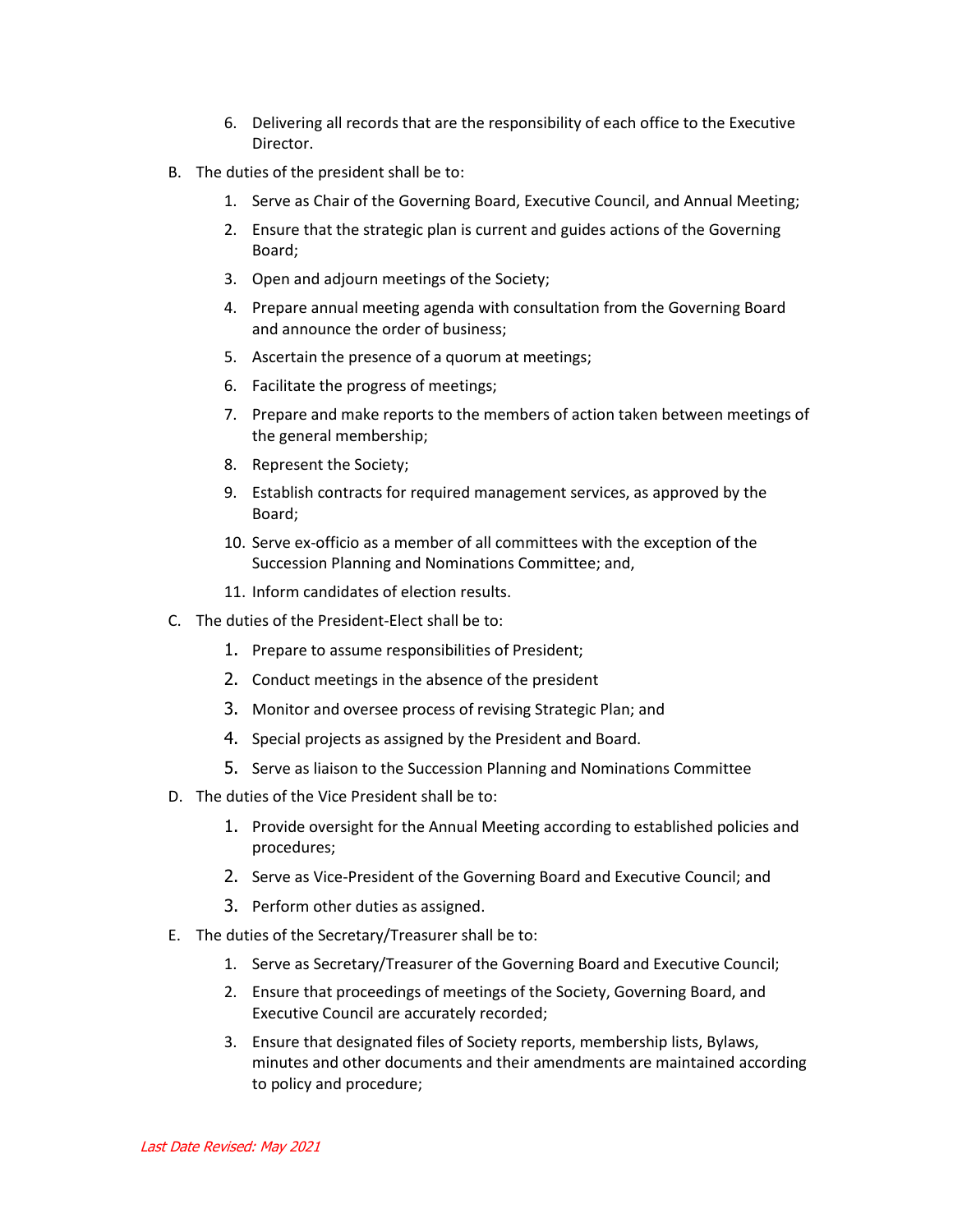- 4. Review of the Bylaws on a periodic basis and monitor revision as needed.
- 5. Review and monitor revision of the Policies and Procedures manual.
- 6. Archive documents of historical importance for the Society according to policy and procedure;
- 7. Ensure the timely preparation and submission of an annual budget to the Governing Board in consultation with the Executive Director;

8. Monitor the collection and dispersion of all funds of the Society in accordance with established policies and procedures;

9. Provide updates on the Society's financial status to the Governing Board and membership of the Society;

10. Ensure that financial records of the Society are prepared and maintained for review, audit, or other needs as required.

11. Administer discretionary and reserve funds as directed by the Board and in accordance with policy and procedures.

## ARTICLE VII **Nominations**

**Section 1.** Nomination Process.

The Succession Planning and Nominations Committee shall solicit eligible and qualified candidates for the Society Officers of:

- A. Governing Board, and
- B. Succession Planning and Nominations Committee

**Section 2.** Eligibility of Nominees for all elected positions.

All regular members of the Society who have been a member in good standing for a minimum of two years are eligible to be nominated for all elected positions, including Officer, Director-At-Large and Succession Planning and Nominations Committee positions.

**Section 3.** Preparation of a Slate.

- A. The Succession Planning and Nominations Committee shall solicit eligible members willing to serve on the Governing Board and Succession Planning and Nominations Committee and notifying them of their selection to appear on the ballot. All nominees must provide consent to appear on the ballot.
- B. The Succession Planning and Nominations Committee will prepare a slate of eligible and qualified nominees for each office to be filled.

#### **Section 4**. Presentation of the Slate.

The slate of nominees prepared by the Succession Planning and Nominations Committee and accompanying nominee qualifications shall be presented for ratification to the Governing Board in sufficient time that the slate can be distributed to members for voting prior to the Annual Meeting of the Society.

## ARTICLE VIII **Elections**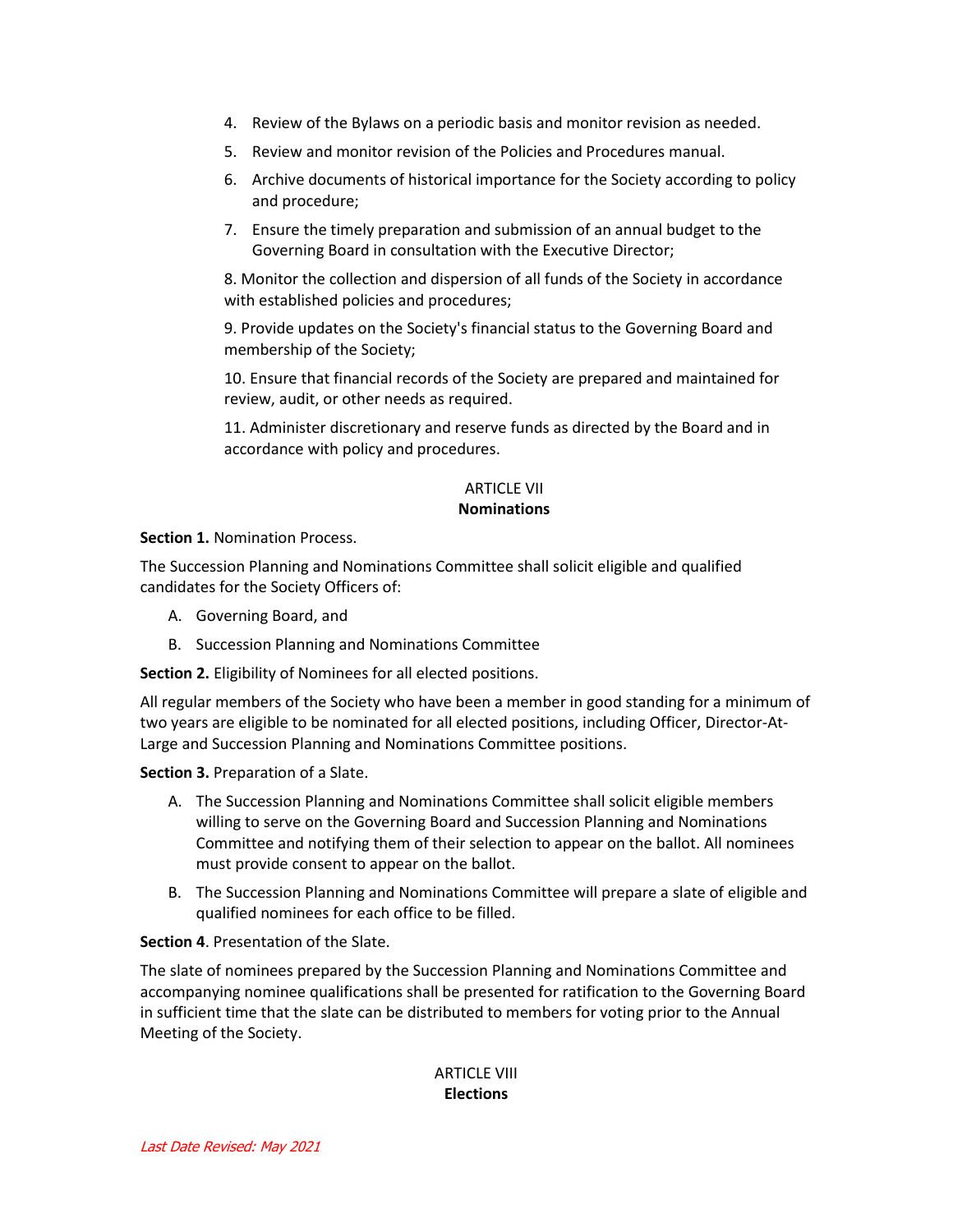## **Section 1.**

Elections shall be by electronic ballot. Before the ballot is posted and access made available, voting eligibility shall be confirmed from records on file of regular members of the Society. Elections shall be held so that the results can be tabulated no less than 30 days before the Annual Business Meeting.

## **Section 2.** Vote Tabulation.

- A. The Governing Board in coordination with the Succession Planning and Nominations Committee shall determine the procedures to be followed for tabulating and reporting the votes.
- B. A report of the election results will be made to the President with a copy to the Executive Office. This report shall be submitted within 10 business days of the close of the election and no later than 30 days before the Annual Meeting.

## **Section 3.**

A majority vote for any office shall constitute an election. In case of a tie, the office holder shall be decided by lot.

#### **Section 4.**

All ballots and other records pertaining to the election shall be preserved until the next Annual Business Meeting of the Society, at which time they shall be destroyed.

### ARTICLE IX **Meetings**

## **Section 1.**

The Annual Business Meeting of the Society shall be held in conjunction with the Annual Research Conference.

**Section 2.** Special Meetings.

- A. Special meetings of the Society may be called by a majority of the Governing Board (5 members) or by 10% of the regular members.
- B. Notice of special meetings shall be sent to members 30 days prior to the meeting.

## **Section 3.** Quorum.

- A. For meetings of the Society, 10% of the regular members shall constitute a quorum.
- B. Five members of the Governing Board, one of whom shall be the President or President-Elect, shall constitute a quorum for transaction of business at any meeting of the Society or the Governing Board.

## ARTICLE X

## **Governing Board**

#### **Section 1.** Composition.

The Governing Board shall consist of the Executive Council and all duly elected or appointed Directors-at-Large of the Society.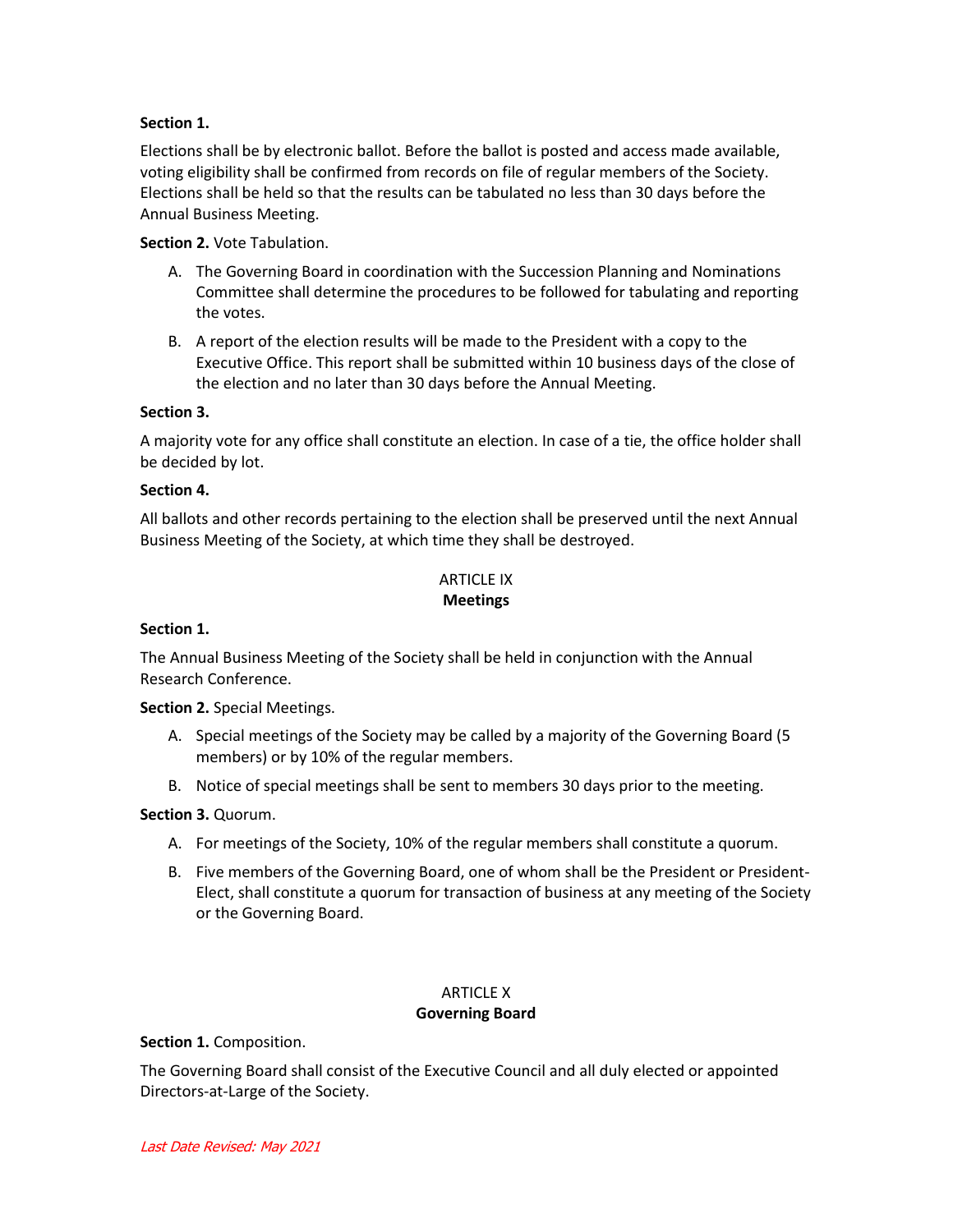**Section 2.** Executive Council.

- A. The Executive Council is composed of the elected officers of the Society.
- B. The Executive Council provides administrative leadership for all activities of the Society, and shall assume such duties as specified in these Bylaws and other duties as may be assigned by the membership.

**Section 3.** Duties of the Governing Board.

The duties of the Governing Board shall be to:

- A. Establish and coordinate the goals, priorities, activities, and future direction of the Society;
- B. Establish the major administrative policies governing affairs of the Society;
- C. Review and approve policies and procedures proposed by members of the Governing Board and other appointed, elected or existing units of the Society.
- D. Transact the business of the Society;
- E. Oversee the activities of the management company;
- F. Oversee the finances of the Society;
- G. Authorize payment of legitimate expenses for and the auditing of funds of the Society;
- H. Appoint Society committees based on recommendations of Committee Chairs and Board liaisons;
- I. Establish and dissolve special committees and task forces based on goals and objectives set in the strategic plan;
- J. Act on recommendations from committee, task forces , and Research Interest Groups regarding Society business for which they have responsibility;
- K. Maintain records of the Governing Board's actions and report to the membership at regular intervals and yearly, at the Annual Business Meeting;
- L. Fill vacancies in offices of the Governing Board, with the exception of the President, and on the committees of the working groups of the Society;
- M. Make policy decisions regarding the Annual Meeting;
- N. Determine the date and place of any special meeting of the Society or Board.

#### **Section 4.** Meetings.

The Governing Board shall meet at least once a year in addition to the time of the Annual Research Conference.

**Section 5.** Inability to fulfill duties.

Absence without good cause from two consecutive meetings of the Governing Board, or consistent inability to meet responsibilities as described in the Bylaws and policies and procedures shall constitute a resignation.

#### ARTICLE XI **SNRS Official Journal**

**Section 1.** Official Journal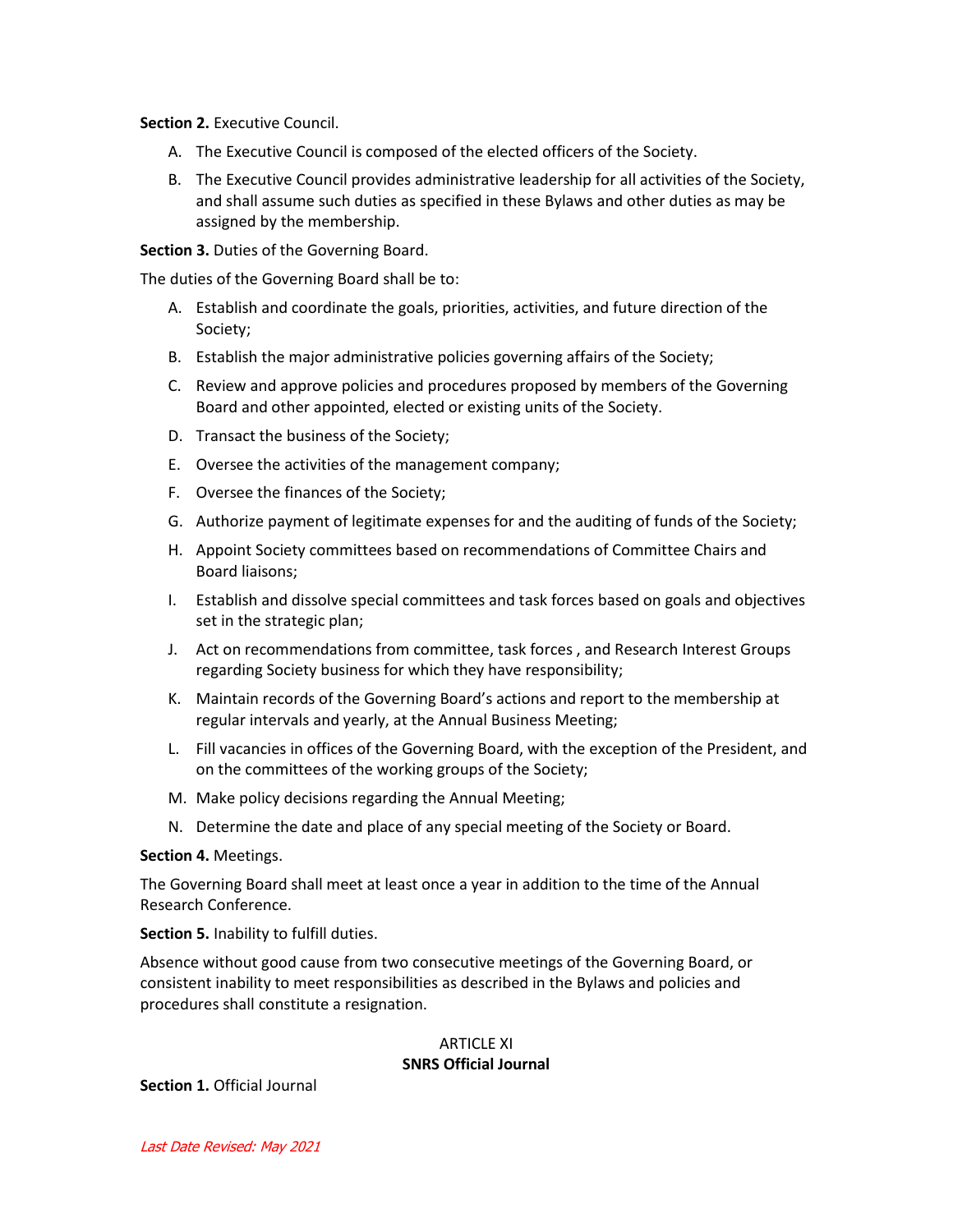The Board will designate an official journal devoted to advancing the mission of the Society. The publisher will carry a statement that the Journal is the official publication of the SNRS on each issue and the Society will promote the Journal as such.

## ARTICLE XII **Standing Committees**

#### **Section 1. Names**

The Standing Committees of the Society shall be the:

- A. Bylaws and Policy/Procedure Committee;
- B. Finance Committee;
- C. Succession Planning and Nominations Committee;
- D. Program Committee;
- E. Communications Committee;
- F. Awards Committee;
- G. Membership Committee;
- H. Grants Committee; and
- I. Development Committee.

**Section 2.** Appointments.

Committees shall be appointed at the discretion of the Governing Board.

**Section 3.** Quorum.

A majority of the members of a Committee shall constitute a quorum for a meeting.

**Section 4.** Absence.

Absence without good cause from two consecutive Committee meetings shall constitute a resignation.

## ARTICLE XIII

#### **Research Sections**

**Section 1.** Organizational Units within the Society.

The organizational structure of the Society shall include units called Research Interest Groups (RIGS).

**Section 2.** Organization of RIGs.

Each Research Interest Group shall designate a chairperson and co-chairperson to convene the group for special and annual meetings. In the event of the chairperson's resignation, the cochairperson will become chair. A Governing Board Director-at-Large will serve as a liaison to the Research Interest Groups Chairs and Co-chairs.

**Section 3.** Functions of Research Interest Groups

Activities of the Research Interest Groups will be determined by the RIGs and in accordance with established policies and procedures.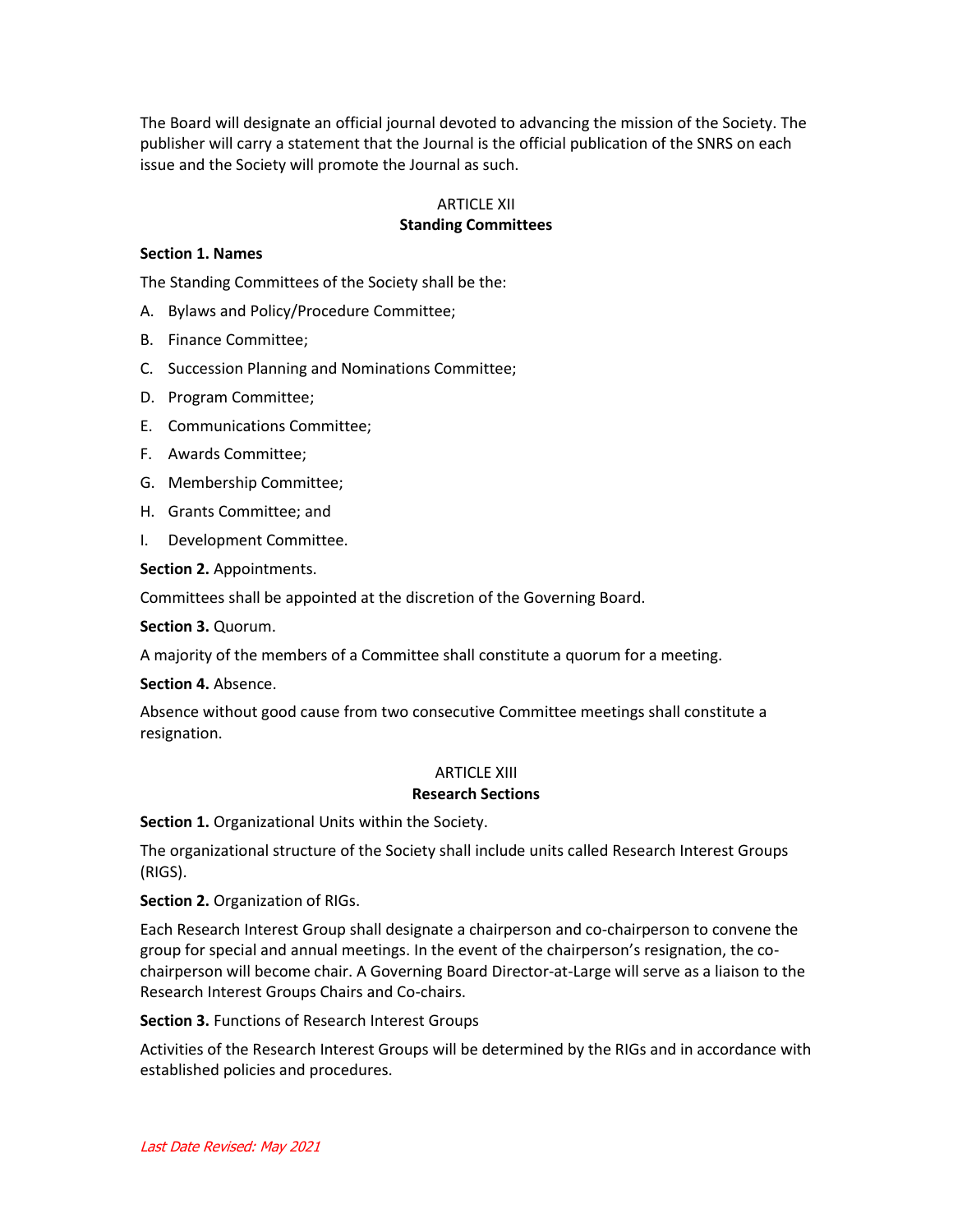#### ARTICLE XIV **Fiscal Year**

The fiscal year of the Society shall be from January 1 through December 31.

### ARTICLE XV

#### **Parliamentary Authority**

The rules contained in the current edition of Robert's Rules of Order, Newly Revised shall govern meetings of the Society in all cases to which they are applicable, in which they are not inconsistent with these Bylaws, and any special rules of order the Society may adopt.

## ARTICLE XVI **Amendment of Bylaws**

#### **Section 1.**

The Bylaws may be amended in two ways:

- A. At any annual meeting by two-thirds of the voting members present, or
- B. By ballot distributed to the membership by plurality of votes cast.

#### **Section 2.**

Proposed amendments shall be in possession of the Governing Board at least two months in advance of the vote. All proposed amendments shall be distributed to the members at least 30 days in advance of the vote.

#### ARTICLE XVII

#### **Compliance with Internal Revenue Code**

Notwithstanding any other provision of these Bylaws, the operations, activities, and powers of the Society shall be limited to those permitted by (i) an organization described in 26 U.S.C. Section 501 (c) (3) and 509 (a) (1), (2) or (3); and (ii) an organization's contributions which are deductible under the provisions of 26 U.S.C. Section 170, 2055, 2106, and 2522.

Notwithstanding any other provision of these Bylaws, no expenditures shall be made in any matter or for any purpose whatsoever (i) which may jeopardize the status of the Society as an organization under Sections 501 (c) (3) and 509 (a) (3) of the Internal Revenue Code, and Section 12-7-330 (3) of the South Carolina Code of laws (1976) and the regulations hereunder; or (ii) which may jeopardize the status of contributions or payments by any person insofar as concerns deductions which are allowed under provisions of Sections 170, 2055, 2106, and 2522 of the Internal Revenue Code and the regulations thereunder.

Should the Society be or become a private foundation under provisions of 26 U.S.C. 509, it shall distribute income for each taxable year at such time and in such manner as not to incur a tax on undistributed income imposed by Section 4942 and related sections of the Internal Revenue Code and the regulation thereunder.

Should the foundation be or become a private foundation under the provisions of 26 U.S.C. 509, it shall not engage in any act of self-dealing as defined in Section 4941 (d) of the Internal Revenue Code and the regulations thereunder; not retain any excess business holdings as defined in Section 4843 (c) of the Internal Revenue Code and the regulations thereunder; nor make any investments in such manner as to incur tax liability under Section 4944 of the Internal